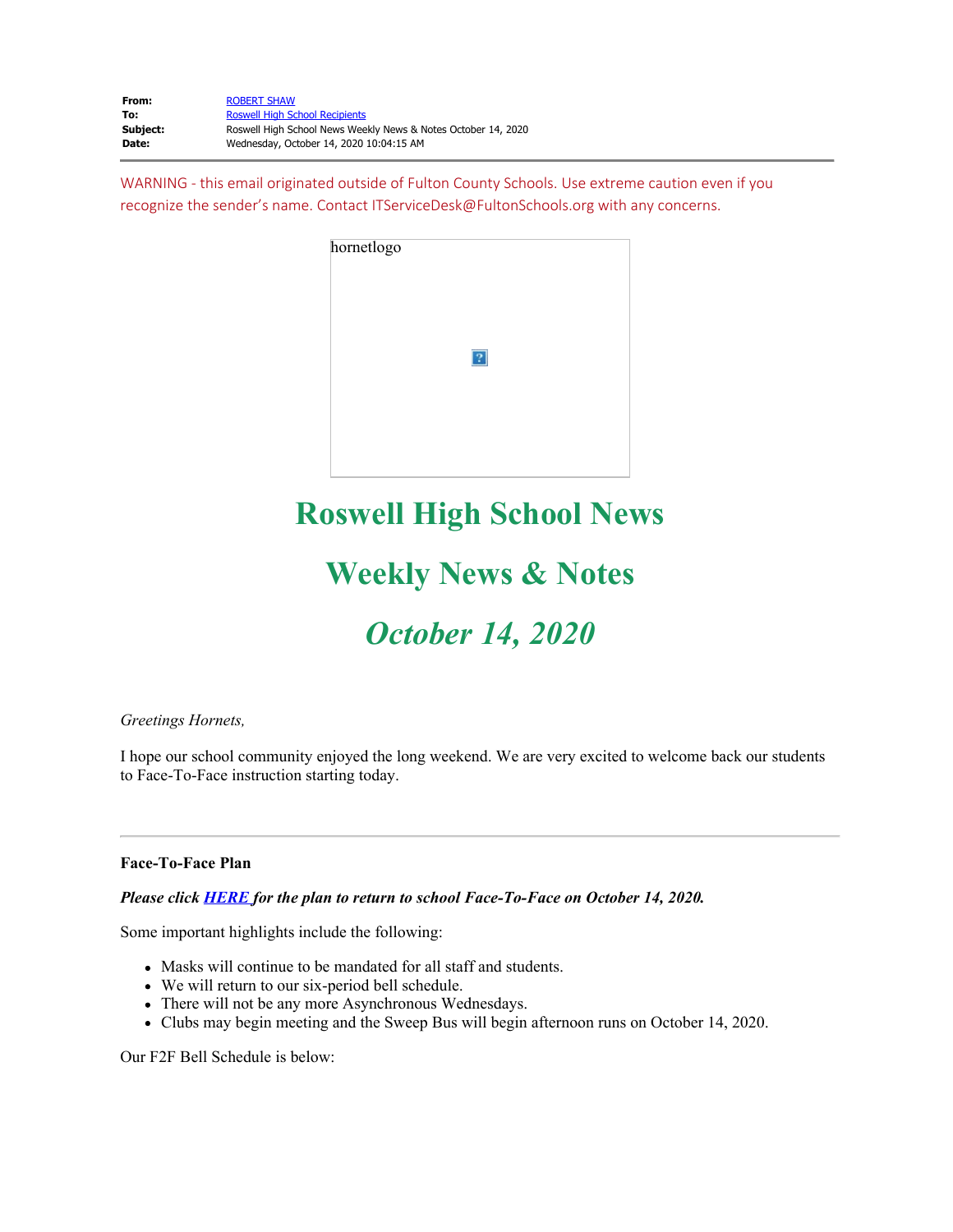

## **Parent Reporting Portal**

In collaboration with the Fulton County Board of Health (FCBOH), the Fulton Country School District has launched an on-line portal for parents to officially report all student related COVID-19 cases; such has been mass communicated to FCS parents. Please click [HERE](https://nam03.safelinks.protection.outlook.com/?url=http%3A%2F%2Fnew.shawadmin.com%2FRoswell%2FPublic%2FReportingPortalFlyer_Final.pdf&data=02%7C01%7Cmurphys%40fultonschools.org%7C8af69f2054f34692205408d87049d1a0%7C0cdcb19881694b70ba9fda7e3ba700c2%7C1%7C0%7C637382810542228856&sdata=IAmwv%2BNh35V5CBAY%2FXkZdk3v6HlcHmVpvhbjjSvTduQ%3D&reserved=0) for more information. Parents should make a report to the FCBOH if:

- the student is COVID-19 positive,
- the student has a pending COVID-19 test result, or
- the student has been in direct contact with a COVID-19 positive person.

## **Face-To-Face Questions and Answers**

Thank you to the many people who have submitted some questions about Face-To-Face instruction at Roswell. Please read below for the questions and some answers:

## *Is it possible to find out how many students will be in my child's specific classes if they return to F2F? Thank you!*

I am so sorry, but this is very hard to figure out. It is a great question, but we really do not know the number of students per class. We do know that, according to the survey, about 29% of our students have opted for Remote Learning. This means about 1600 students will be in school. However, this is still a guess. We will really not know for sure until today (You can see a list by school regarding how many students have indicated that they wish to stay in Remote Learning by clicking **[HERE](https://www.fultonschools.org/Page/21889)**).

*Will athletes be able to change in the locker room before practice once we go to a full bell schedule? For after school sports, where can the kids store their equipment if there are no lockers?*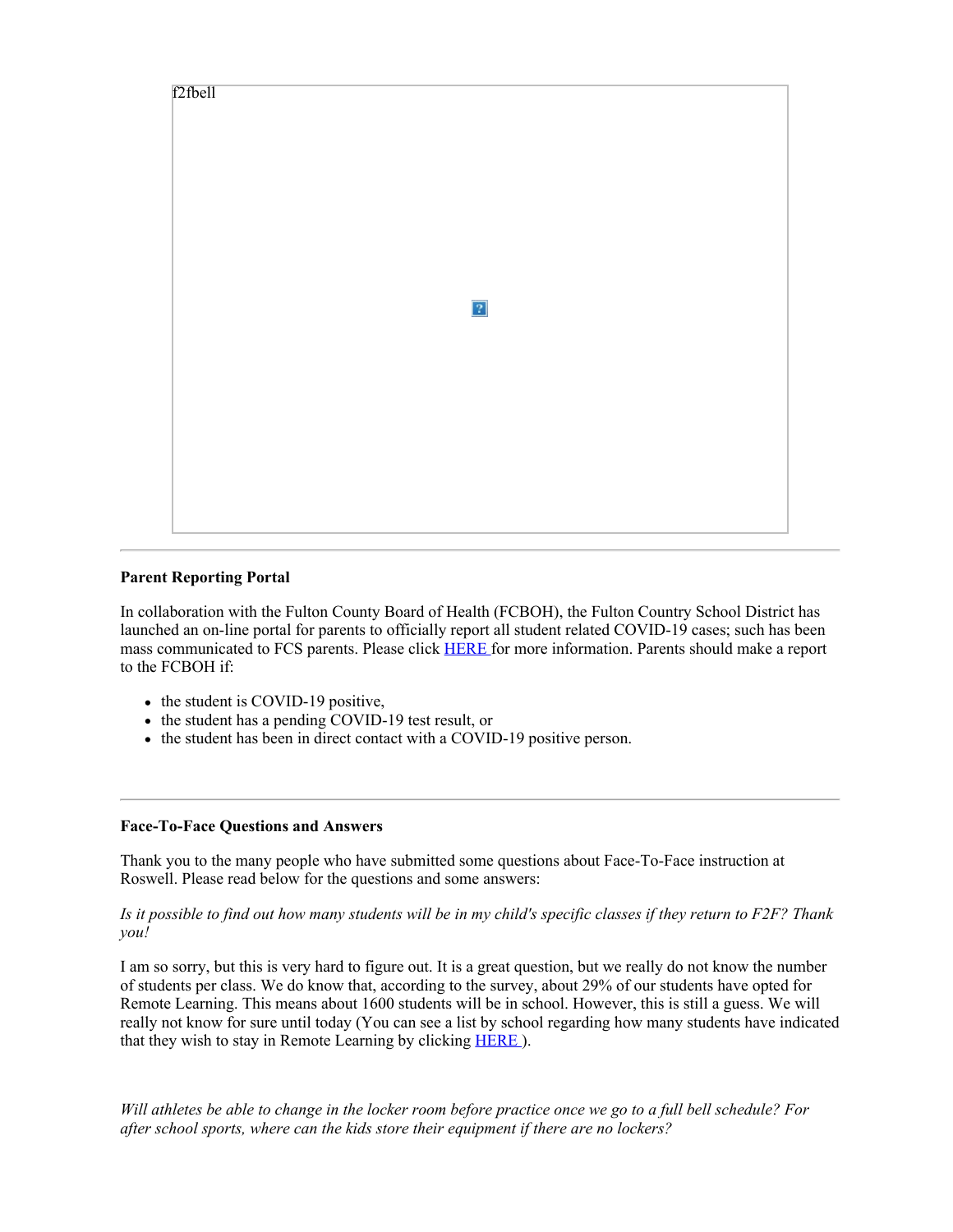Athletes are allowed to change in the locker rooms, but the students will not be able to keep their belongings in there in order to make it easier to clean. Please check with you student's coach as many of them have made arrangements for their athletes to temporarily and securely store their items elsewhere.

## *Why are final decisions required prior to the Town Hall? Wouldn't it make sense to give families all the information prior to making their decision* ?

This is a great question and I appreciate it. Please remember that many of the deadlines have been set by the District. At Roswell, as we have developed plans for different phases, we meet with our local *Back-To-School Committee* and then give them a week to come up with a rough outline of a plan. The administration then takes what the committee develops, shares it with the school's leadership team, after which we then present it to the faculty. Often, the faculty points out some additional items and we then make corrections and share it with the community. This is a lengthy process, but we believe it would be worse for all our stakeholders to have a quick plan that requires many revisions.

## *Will there be class/teacher changes on October 14? Are the same teachers/classes covering both F2F students and remote students or are the remote students being moved to different teachers?*

As of right now, there is no plan to change any classes or teachers. We did consider it with the idea that classes of Face-To-Face and Remote Students could be developed. However, our schedule is to complex, and it would require a large number of schedule changes. It also will not work for any class that is only offered one time during the school day.

## *Will students who are currently enrolled in remote only learning be told where to go that day when they come on campus?*

They should report to their first period class. Staff will be in the hallway on Wednesday morning to help guide and direct students.

*How will it be possible to maintain social distancing during lunch? There has been a lot of chatter regarding the large number of kids sitting close to each other during lunch time.*

If there is an expectation that students are seated six feet apart, our cafeteria and other eating areas are not set up for that. We have limited our booths to two people, have closed off every other seat on the cafeteria tables, and we know allow all students to eat outside, weather permitting. We also will open additional seating on the gym track if this is a need.

*What is the guidance/expectation if a student who is F2F is not feeling well but does not have a fever? Are you asking them to stay home and attend the class remotely or come to campus as normal?*

Any students who is feeling ill will stay home. If they are physically able, the students should attend the classes remotely.

*What is the protocol if there is a student or staff member who tests positive for COVID that has been F2F? Is there notification to anyone? How will contract tracing work?*

Every instance of a report of COVID-19 among staff and students is handled on a case-by-case basis. Staff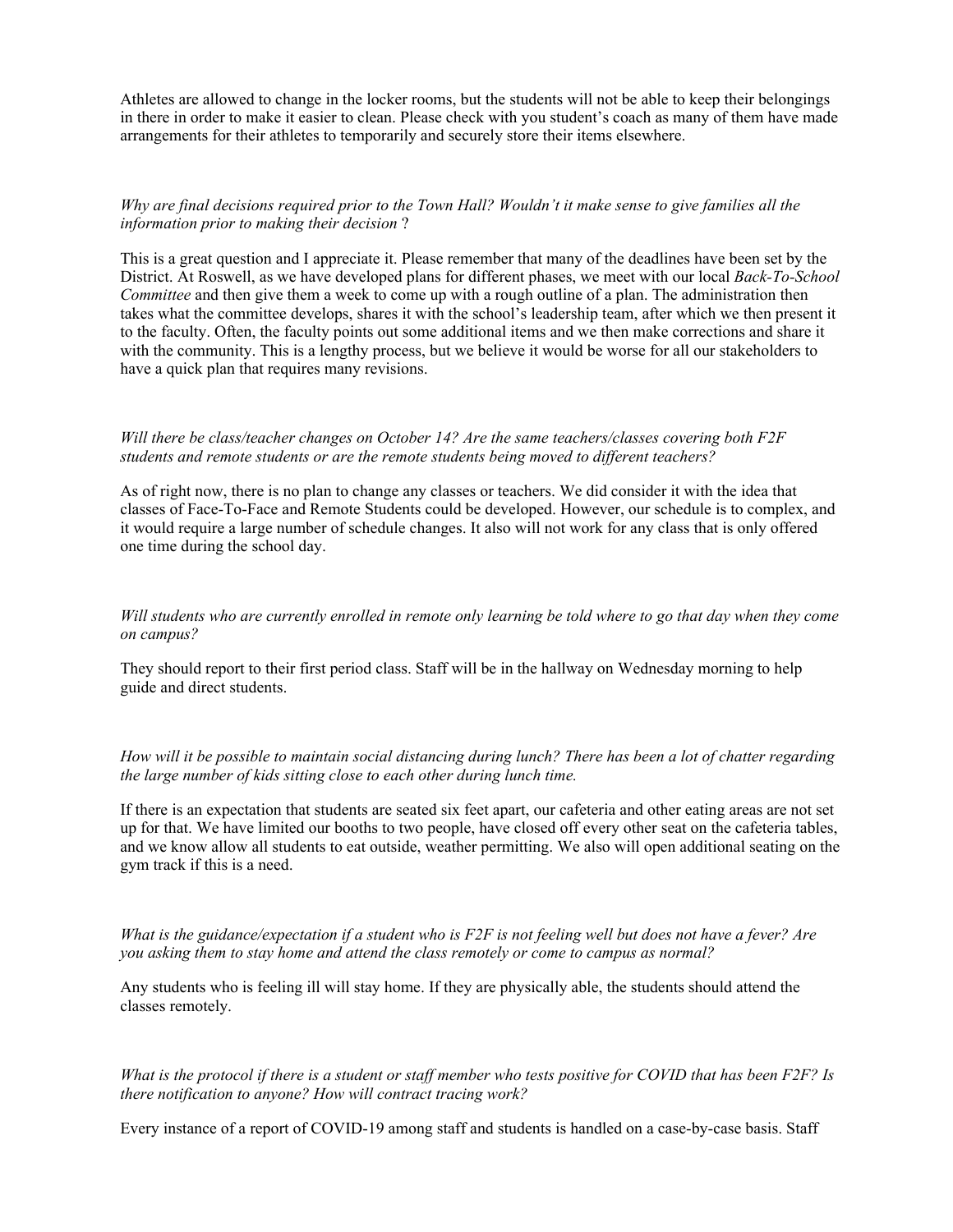have been informed on how to make reports and parents received information about making a report from the District (it is also copied in this email). A medical professional then contacts the person who was reported to determine what steps are needed. If there is a determination do contact tracing or make any reports to stakeholders, that information is provided directly to the principals from the District. Positive cases are also reported on the **[District's](https://www.fultonschools.org/Page/20960) website.** 

Please continue to check your email, the school and District websites, and official social media. If you do not do so already, I would encourage you to "Follow" Dr. Looney on Twitter @FCSSuptLooney or [https://twitter.com/FCSSuptLooney](https://nam03.safelinks.protection.outlook.com/?url=https%3A%2F%2Ftwitter.com%2FFCSSuptLooney&data=02%7C01%7Cmurphys%40fultonschools.org%7C8af69f2054f34692205408d87049d1a0%7C0cdcb19881694b70ba9fda7e3ba700c2%7C1%7C0%7C637382810542228856&sdata=hr%2Bh3Jg%2BW3xpWkSwbkyeHknsTkBoF3mfV%2BbhS7ig4nQ%3D&reserved=0).

## **Reminder: SAT Testing**

The Fulton County School District will provide opportunities for seniors to take the SAT at school on Tuesday, October 27, 2020. At this time, all testing seats have been taken but we are working to open more SAT opportunities for Seniors.

The PSAT will be administered at RHS on Thursday, October 29, 2020, and Tuesday, January 26, 2020 to students in grades 9-11.

More information will be shared soon but so far:

- On October 27, only 12th graders taking the SAT and 9th grade students will report to school for an Exam Day Schedule. Students will be released at 12:40 p.m. and will be able to get a *grab and go* lunch in the cafe. Buses will run their normal afternoon routes at 12:40 p.m. 10th and 11th grade students will have asynchronous learning and not report to school. The 27th is a great day for seniors not taking the SAT to schedule virtual college visits or other appointments. We will share additional information about some important activities we are planning for our 9th grades for that day soon.
- On October 29, 2020 only 10th and 11th grade students will report to school for an Exam Day Schedule. Students will be released at 12:40 p.m. and will be able to get a grab and go lunch in the cafe. Buses will run their normal afternoon routes at 12:40 p.m. All 10<sup>th</sup> and 11<sup>th</sup> graders will take the PSAT in the advisement classes. Teachers will proctor the PSAT. 9th and 12th graders will have asynchronous learning for the day and not report to school.
- More information will be shared later about the PSAT Administration on January 26, 2020 for 9th grade students.

## **Conversations with Counselors**

Roswell Student Services is excited to host their second annual Conversations with Counselors. This is an evening covering various topics and this year and they are hosting the event virtually on Microsoft Teams. Please learn more by reading the flyer linked **[HERE](https://nam03.safelinks.protection.outlook.com/?url=http%3A%2F%2Fnew.shawadmin.com%2FRoswell%2FPublic%2Fconversationswithcounselors.pdf&data=02%7C01%7Cmurphys%40fultonschools.org%7C8af69f2054f34692205408d87049d1a0%7C0cdcb19881694b70ba9fda7e3ba700c2%7C1%7C0%7C637382810542238840&sdata=FGJXLlQv5nBCFBUIISUGObYPHwBkp1Hazuf370M3vqs%3D&reserved=0)**.

Also, please click [HERE](https://nam03.safelinks.protection.outlook.com/?url=http%3A%2F%2Fnew.shawadmin.com%2FRoswell%2FPublic%2F5strong.pdf&data=02%7C01%7Cmurphys%40fultonschools.org%7C8af69f2054f34692205408d87049d1a0%7C0cdcb19881694b70ba9fda7e3ba700c2%7C1%7C0%7C637382810542238840&sdata=bextvXByi14xaVdCEUJNEfubktmgVpfggXOWMNW%2FRNU%3D&reserved=0) for information about the "5 Strong Scholarship Foundation, Inc. Partners with Historically Black Colleges and Universities to provide full tuition scholarships and ongoing support to promising student leaders from "Matriculation to Graduation."

## **PTSA Reflections Contest**

Once again, it is time for the PTSA Reflection Contest. Please click [HERE](https://nam03.safelinks.protection.outlook.com/?url=http%3A%2F%2Fnew.shawadmin.com%2FRoswell%2FPublic%2Fga-pta-student-packet-2020-21-1.docx&data=02%7C01%7Cmurphys%40fultonschools.org%7C8af69f2054f34692205408d87049d1a0%7C0cdcb19881694b70ba9fda7e3ba700c2%7C1%7C0%7C637382810542238840&sdata=vNGo4WY3dwdY1uf4CAnaJsEbf7c8T9Gr2Sqx3nBfyio%3D&reserved=0) for the information.

## **Biliteracy Seals**

A big thank you to Roswell teachers Barbara Bell, Sarah Kempf, and all the Roswell World Language teachers who worked to help 26 Graduates from the RHS Class of 2020 the chance to earn Bi-Literacy Seals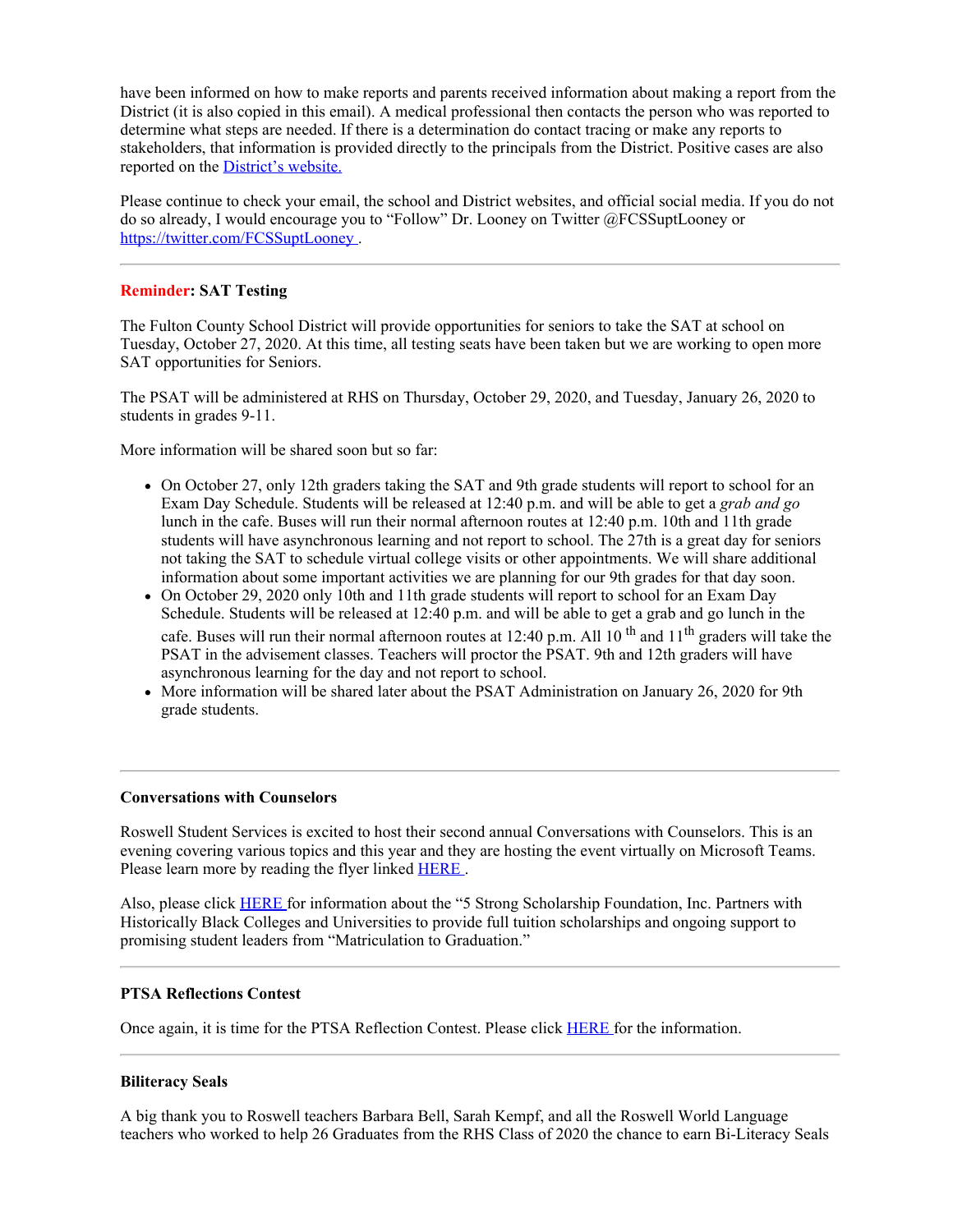for the diploma. Click [HERE](https://nam03.safelinks.protection.outlook.com/?url=https%3A%2F%2Fwww.gadoe.org%2FCurriculum-Instruction-and-Assessment%2FCurriculum-and-Instruction%2FPages%2FGeorgia%27s-Seal-of-Biliteracy.aspx&data=02%7C01%7Cmurphys%40fultonschools.org%7C8af69f2054f34692205408d87049d1a0%7C0cdcb19881694b70ba9fda7e3ba700c2%7C1%7C0%7C637382810542248833&sdata=QT5y8JylbE0IWGmUUR7kFIWIHH%2FUcfR3%2BkQPMvLwwhQ%3D&reserved=0) to see what the students had to do to earn the seals and congratulations to:

- Adalia Molina
- Anthony Van Loo
- Ashleigh Sargent
- Bruno Castro
- Camila Figueroa
- Dany Lopez
- Diana Guzman-Bonilla
- Douglaz Rezende
- Edward Esposito
- Evan Childress
- Evan Reese
- Giselle Camano
- Janet Dominguez
- Jhoselin Contreras- Ramirez
- Leah Ehrhardt
- Logan Griffith
- Luke Zeches
- Maddy Keogh
- Maisha Tasnim
- Matthew Zukowski
- Mikala Drake
- Natalia Mogge
- Nathaniel Greve
- Patricia Tropauer
- Raven Morin

## **Homecoming Princess & Queen**

Congratulations to the 2020-2021 Roswell High School Homecoming Princess and Queen. Junior Mia Uy was named Princess and Senior Graham Hills was the Queen. Congrats to both these outstanding young ladies and all the members of the Court. Thank you also to Naomi Kirk, Lauren Butler, and Sonya Miller for their help to make this event as special as it was, especially considering the limitations brought on by COVID-19.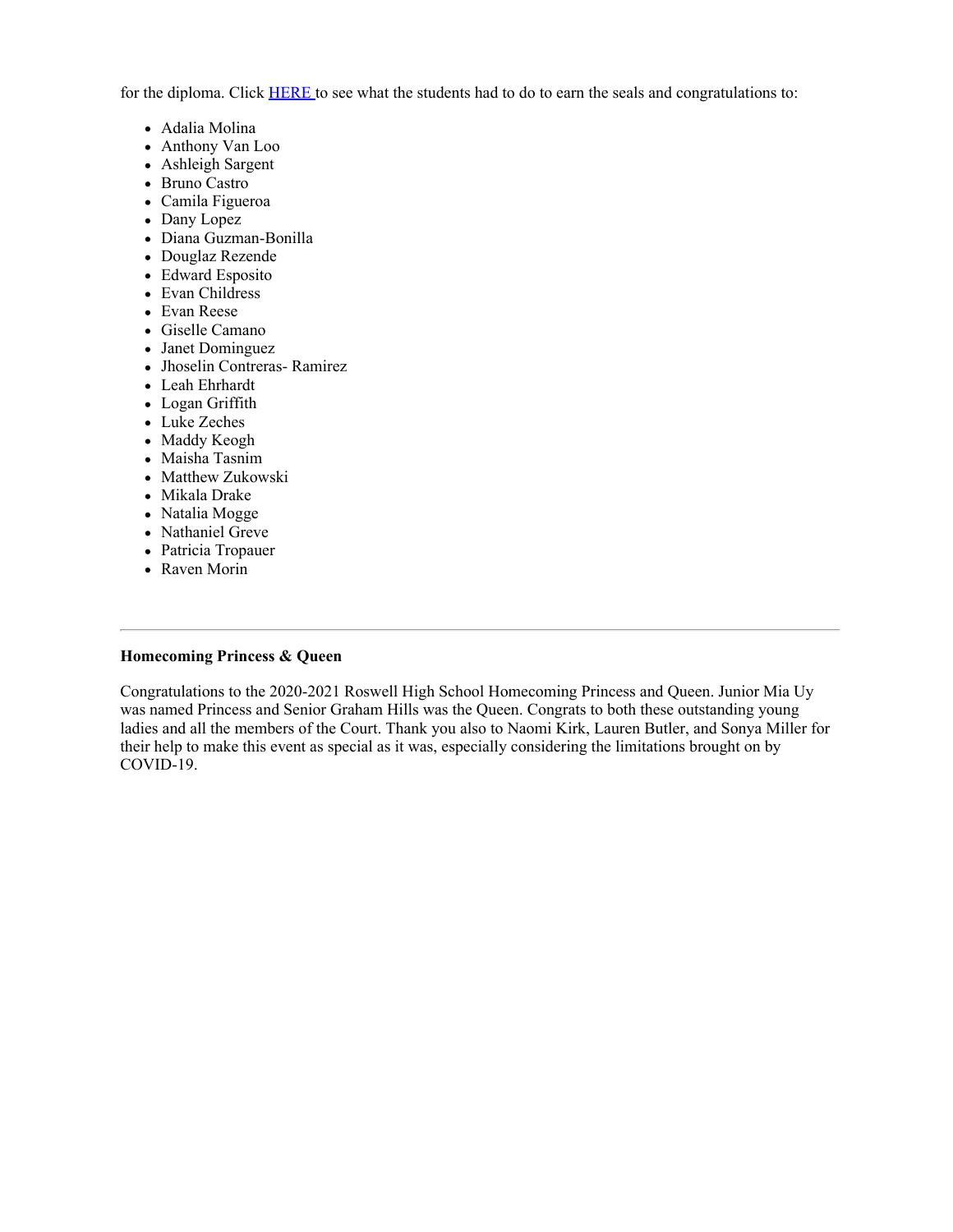

## **Homecoming Spirit Drive-Thru**

Yes, it was pouring rain but thanks to everybody who came out to support the Junior-Senior Homecoming Spirit Drive-Thru! Great to see that school spirit shine through with all the obstacles we are facing this year. Thanks to Lauren Butler, Naomi Kirk, Ginny Hartigan, and the Senior class leaders who organized it all. Thanks also to Mike Long and Michael Moon for the music (there was a lot of great dancing!)

| drive |             |  |
|-------|-------------|--|
|       |             |  |
|       |             |  |
|       |             |  |
|       |             |  |
|       |             |  |
|       |             |  |
|       | $\boxed{?}$ |  |
|       |             |  |
|       |             |  |
|       |             |  |
|       |             |  |
|       |             |  |
|       |             |  |
|       |             |  |
|       |             |  |

## **Varsity Football**

Congratulations to the Varsity Football team as they improved their season record to 4-0 with a 23-17 overtime win against Walton on Homecoming! The Hornets went 98 yards to tie the game and then won it in overtime. For more about the game, please click **[HERE](https://nam03.safelinks.protection.outlook.com/?url=https%3A%2F%2Fwww.northfulton.com%2Fsports%2Fhornets-win-overtime-thriller-against-walton%2Farticle_97504836-0b24-11eb-9acd-47ae14ea7505.html%23utm_campaign%3Dblox%26utm_source%3Dtwitter%26utm_medium%3Dsocial&data=02%7C01%7Cmurphys%40fultonschools.org%7C8af69f2054f34692205408d87049d1a0%7C0cdcb19881694b70ba9fda7e3ba700c2%7C1%7C0%7C637382810542258831&sdata=a7GKoOCODEhPPBGCVPYOr6umqkXrBtkCr7nbGeao%2BKA%3D&reserved=0)** and HERE. The Varsity team travels to Etowah next Friday for the first region game of the year.